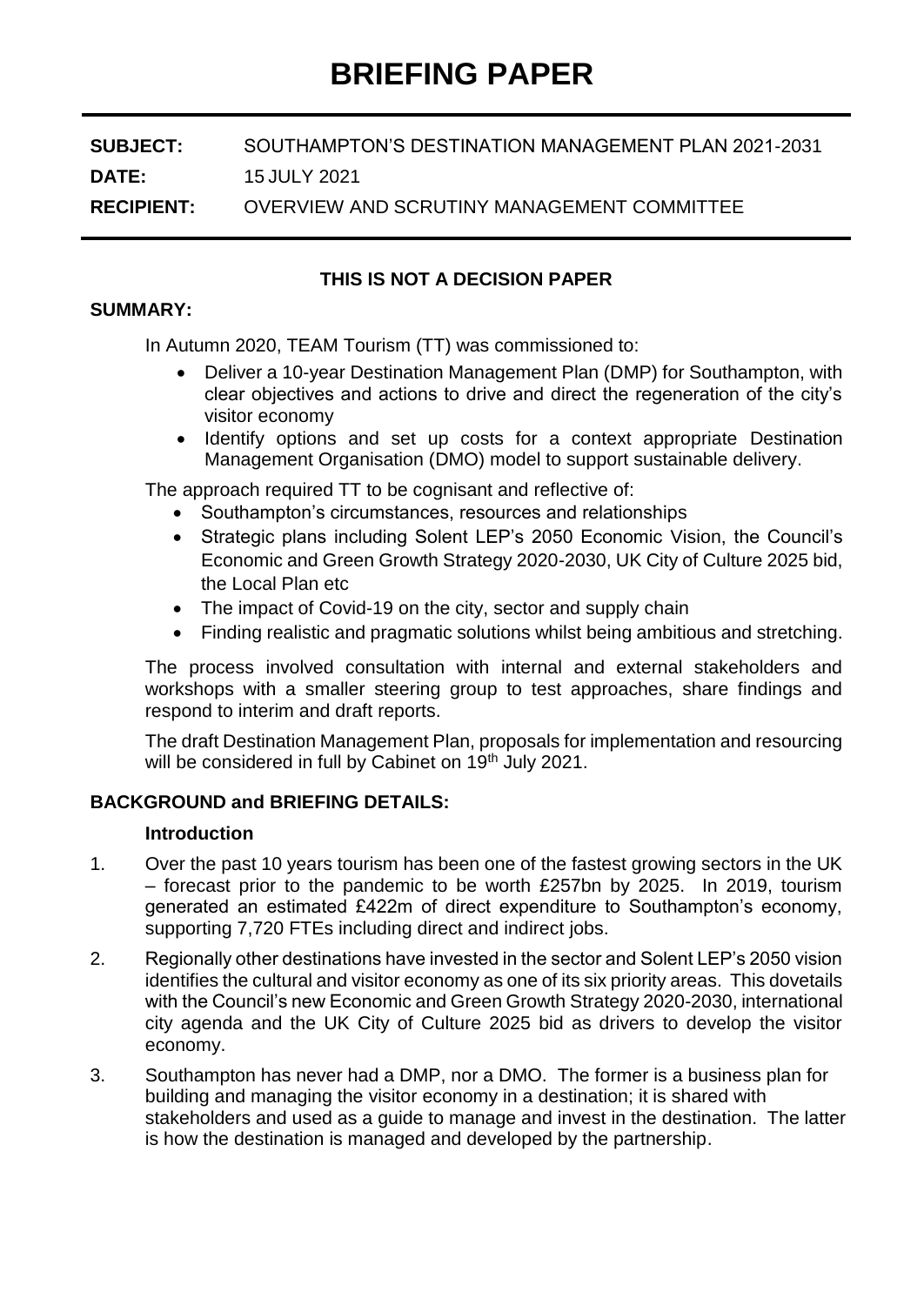# **BRIEFING PAPER**

- 4. Since 2018 the Council has;
	- As lead partner secured funding from Visit England's Discover England Fund (DEF) to deliver the 'Leisure excursions in Southern England for Cruise and Conference' project. It resulted in new itineraries and resources for Southampton, Hampshire and Plymouth.
	- In 2019, the Council partnered with GO! Southampton to develop the new VisitSouthampton website, with a three-year funding partnership agreement.
	- Tourism was added into the responsibilities of the Head of Culture as part of the 2019 leadership resourcing review in recognition of the need to further the Council's leadership in this strategic area. With the development and delivery of this plan being a key next step in this critical area.
- 5. In 2020 the work to develop a Destination Management Plan and options on how to deliver was commissioned by the Head of Culture and Tourism, involving partners in brief development and the tendering process. The aim of this process is to support the ambition to enhance our visitor economy and align with our ambitions to be the UK City of Culture in 2025.

### **Destination Management Plan**

- 6. TEAM Tourism have produced a draft DMP including proposals for delivery which will be reviewed as part of the full report going to Cabinet on 19 July. The strategic aims are to:
	- Recognise the economic and social value of tourism, and develop this sector sustainably
	- Enhance Southampton's reputation and image as a thriving city and destination.
- 7. The DMP also outlines the market, products, challenges and opportunities, with a strategy that focuses on a prioritised and incremental action plan for the City in the years 2021-2030:
	- Phase 1: Recovery and Foundations (2021-2024)
	- Phase 2: Development and Stability (2024-2027)
	- Phase 3: Sustainable Regeneration (2027-2030)

## **The Destination Management Organisation - options**

- 8. Delivery of the plan inevitably requires infrastructure and resources. The commission reviewed existing arrangements and undertook a gap analysis to devise possible options reflecting the infrastructure, financial and Covid-recovery challenges and opportunities in the city.
- 9. An assessment of the advantages, disadvantages, governance, staff and resource implications of five possible DMO options, identified below, is included in the full report that will be considered by Cabinet on 19 July 2021. The recommendation to Cabinet is to implement a 'Virtual Destination Management organisation' in the first instance.
	- Standalone Independent DMO
	- Management with existing  $3<sup>rd</sup>$  Party DMO
	- SCC Direct Delivery
	- The 'Virtual DMO'
	- Local Host Organisation